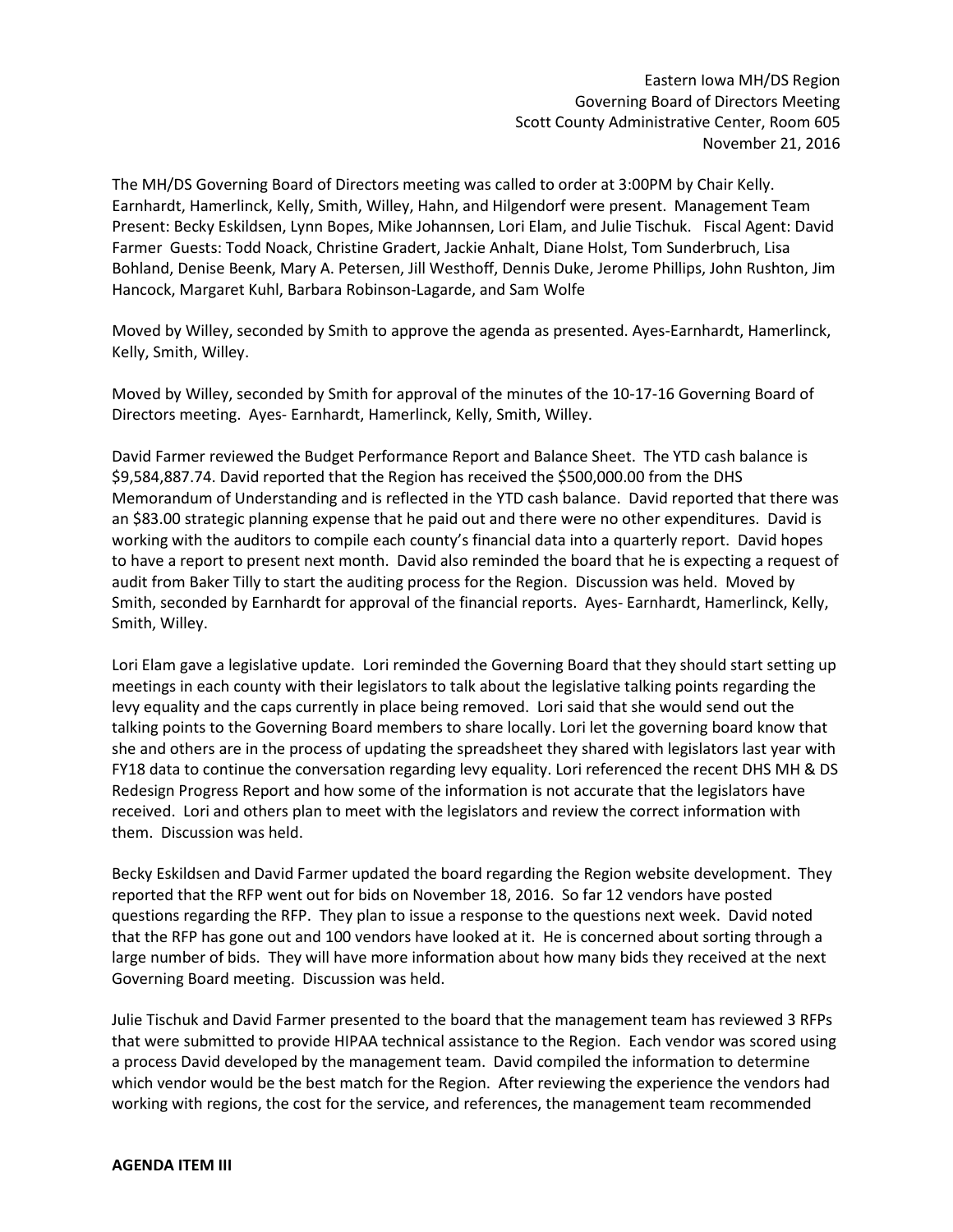CAROSH Compliance Solutions as the HIPAA technical assistance for the Region. Discussion was held. Moved by Willey, seconded by Earnhardt to accept the management team's recommendation for CAROSH Compliance Solutions to provide technical assistance and to authorize the Chair to sign the agreement with CAROSH Compliance Solutions. Ayes- Earnhardt, Hamerlinck, Kelly, Smith, Willey.

Becky Eskildsen gave an update on the Annual Report FY2016. Becky reported that she will be sending in the report to DHS on 11/30/2016 for review and acceptance. Becky let the Governing Board know that once it has been reviewed and approved by DHS she will then bring it to the Governing Board for their approval. Discussion was held.

Mike Johannsen gave an update regarding the Hillcrest Family Services Sub-Acute Bed Application that has been submitted to DHS for approval. Mike let the board know that the Region was notified about this application due to being within 60 miles of the provider and requiring comment from our Region about the use of bed availability. Mike pointed out that there are 14 beds available and 7 of the beds are in our Region. 5 beds are being requested and fall in a different region. Mike reported that the Region doesn't have any comment to this due to no change taking place with our bed total. Discussion was held.

Mike Johannsen let the Governing Board know that Robert Young Center will be asking for a letter of support to the Illinois Legislature regarding the pilot project that is being worked on. Dennis Duke from Robert Young Center spoke that in the January Illinois Legislative session this will be brought forward for approval. Illinois Senator Neil Anderson, DHS and the Governor's office have all indicated they are in support of this project moving forward. Robert Young Center will be asking DHS, the Governor's office, and the Region to send letters of support. Discussion was held.

Mike Johannsen asked that the Governing Board approve the Regional Advisory Committee Members before them. Mike explained that there were members that had expired terms and each county advisory committee has recommended a member to fill those terms. Discussion was held. Moved by Willey, seconded by Earnhardt to accept the Regional Advisory Committee Members nominations. Ayes-Earnhardt, Hamerlinck, Kelly, Smith, Willey.

Mike Johannsen updated the governing board on the process of selecting a CEO for the Region. Mike let the governing board know that the management team has received information back regarding the survey that was sent out to other Regions regarding their CEO position and is compiling the information to present to the board along with noting the recommendations that DHS has made regarding the CEO structure/role in the Regions that was listed in their DHS MH & DS Redesign Progress Report. Based on the information and discussions the management team has had, they are recommending that the board consider Option C. Mike asked the Governing Board if they would like to meet as a committee and have a workgroup session on how to proceed to selecting a CEO and discuss the options further or would they like to set up a sub-committee and have two board members work on this with the management team. Discussion was held and a consensus was reached that the entire board would like to meet with the management team and hold a workgroup session to develop the CEO position. December 6, 2016 at 2:00pm was selected as the meeting day.

Dennis Duke, Mary A. Petersen and Jill Westhoff from Robert Young Center presented the Eastern Iowa Region Crisis Management System Year TWO Contract Proposal to the Governing Board. Areas covered during the presentation were: Year one overview, enhanced metrics, year two proposed components and the Crisis System costs with year two detailed costs and year one detailed financials through October 2016. Discussion was held.